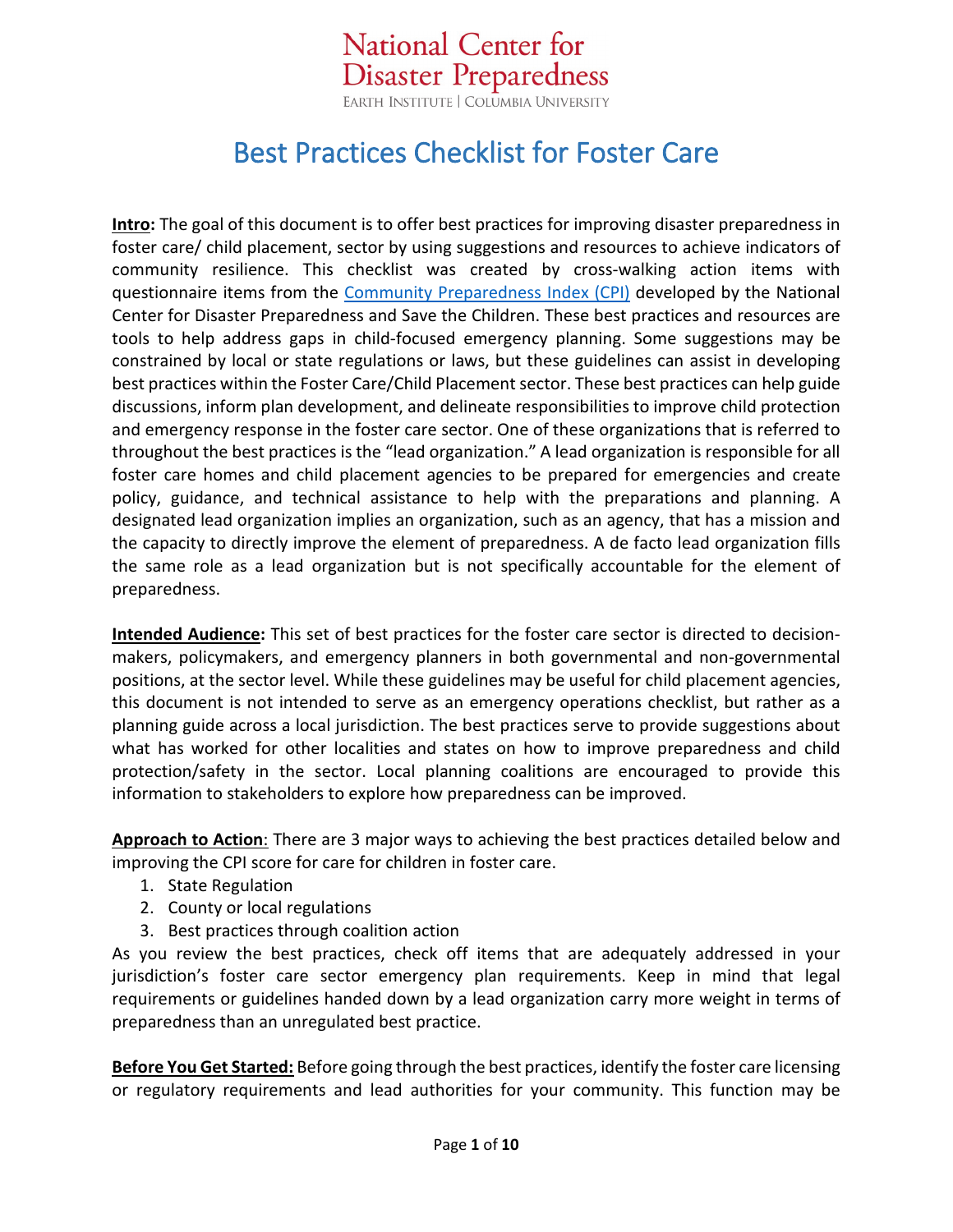**National Center for** 

provided by human services agencies such as the Department of Social Services. State licensing authorities should be consulted and both public and private placement agencies should coordinate planning efforts. Whole Community planning is encouraged in order to develop a comprehensive and appropriate plan for the unique needs of each jurisdiction and its children.

**Disclaimer:** The question identifiers that begin with "Q" (e.g. Q1, Q2, etc.) located next to some of the checklist items correspond to the question number in the Community Preparedness Index (CPI) questionnaire. This reference point is for those who are utilizing this tool alongside the CPI. The item lettering to track individual items within this document only. For more information about the CPI please email [rcrc@columbia.edu.](mailto:rcrc@columbia.edu?subject=CPI%20Inquiry%20-%20Best%20Practice%20Checklist) This document was last updated on **7/28/2021.** The referenced hyperlinks will not be maintained beyond this date but are listed for your reference.

## Elements of Preparedness

- ☐ (1) **Created an emergency response plan.** *(Q. 1)*
	- Licensing requirements provide the ability to standardize the emergency response plans for foster care settings in the community and can improve coordination and accountability for agencies. See references for an example of a policy and established license requirement for foster care guardians. $<sup>1</sup>$  $<sup>1</sup>$  $<sup>1</sup>$ </sup> See references for an example of a general standard license template.<sup>[2](#page-5-1)</sup> See references for licensing requirements by state. $3$
	- An example of a non-licensing requirement for a foster care emergency response plan can include a state agency regulating local child and welfare agencies to develop and manage emergency response plans. See references for an example of this type of regulation.  $4\frac{5}{1}$  $4\frac{5}{1}$  $4\frac{5}{1}$  $4\frac{5}{1}$  Child care providers, including foster care, that receive funding from the Child Care and Development Fund (CCDF) are required to have a disaster plan.  $67$  $67$  Requirements for emergency plans may also come from placement organizations for foster care. <sup>[8](#page-6-4)</sup> Local agency requirements or best practices can supplement and enhance these mandates.
	- There should be active conversation about disaster preparedness between out-of-home placement/foster care agencies and designated caregivers. See references for an example of an emergency and disaster plan template that can be adapted for local use by each jurisdiction for its foster care providers.<sup>[9](#page-6-5)</sup>

☐ (2) **Shared emergency response plans with assigned social worker.** *(Q.3)* An emergency response plan might be a requirement for licensing and, as such, provided to the out-of-home placement agency, but not required to be distributed to the social/case worker. There should be standardization to include both parties in receiving the plans to facilitate direct contact immediately after a disaster. See references for an example.<sup>[10](#page-6-6)</sup>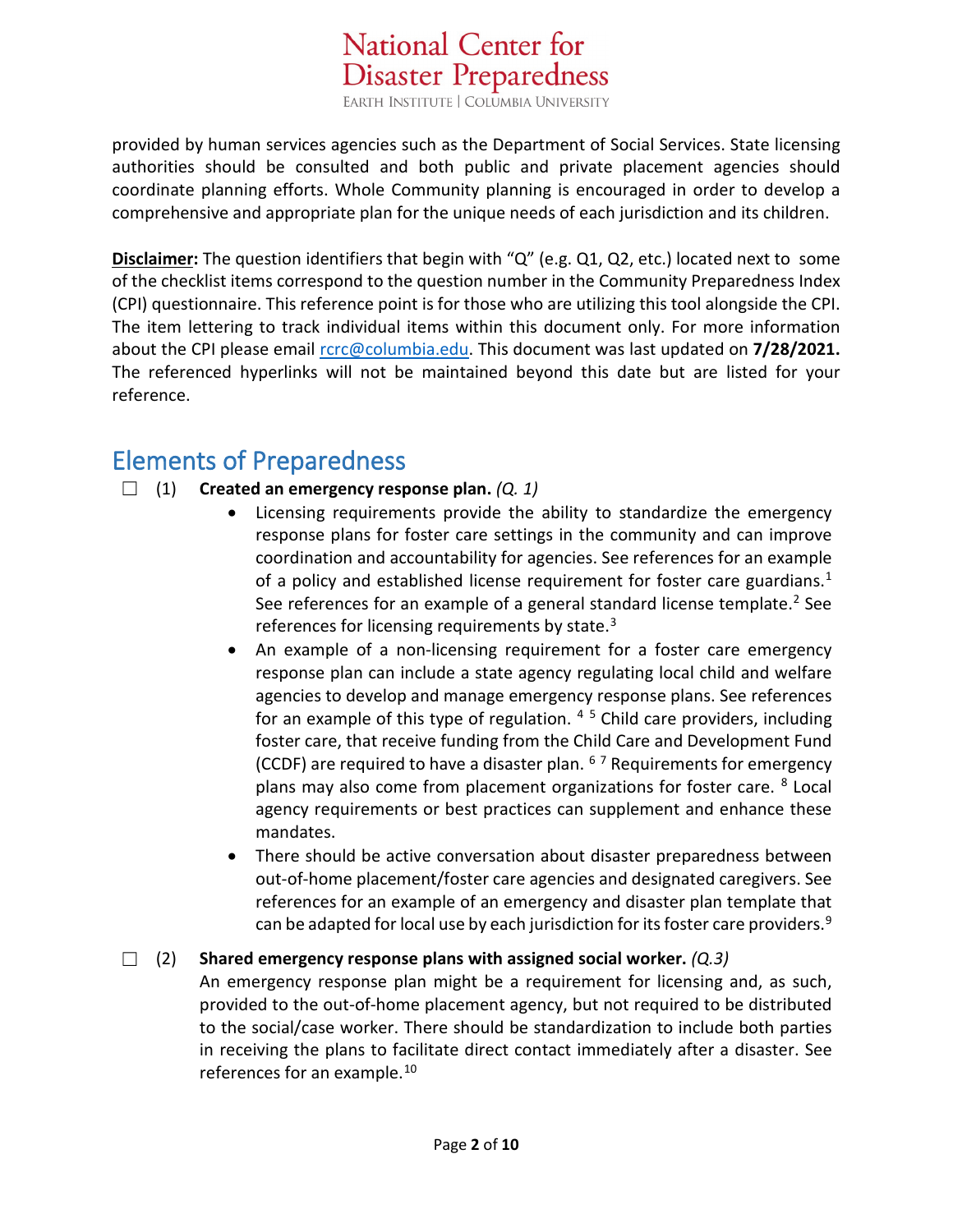**National Center for** 

- ☐ (3) **Tested emergency response plans by all levels of government once a year.** *(Q. 4)* Guidelines and requirements may vary by level of government (state vs. local). Common and suggested guidelines include that emergency response plans for foster care are reviewed every 6 months.  $11$  Emergency response plans requirements for testing may be limited to fire drills but should consider other manmade and natural hazards to ensure all-hazards preparedness.<sup>[12](#page-6-8)</sup>
- ☐ (4) **Reviewed and provided substantive feedback by state, local, or local municipal governments on foster care emergency response plans once a year.** Review will usually occur through the licensing authority of the state, and it may also be part of the annual inspections. See references for an example. <sup>[13](#page-7-0)</sup> Guidance or standards may come from associations that manage foster care services.<sup>[14](#page-7-1)</sup> Emergency plans should include fire (a standard practice), but should also include natural (earthquake, fire, tornadoes) and technological disasters (explosion, power outages, or hazardous waste spills). Feedback and technical assistance for emergency plan development could be provided in collaboration with the local emergency management agency.
- ☐ (5) **Created a system or mechanism with the State and Local Department of Emergency Management to provide technical assistance on emergency plan creation and maintenance.**

If existing relationships do not exist, it is recommended to collaborate directly with the local emergency management agency to build a partnership. The local emergency management agency may be able to provide consultative services or provide training of trainers for social services staff.

☐ (6) **Established a mechanism to help foster care guardians get proper legal authorization to evacuate children across state and county lines promptly after the evacuation. The mechanism will allow a foster care guardian to evacuate a child across state lines before obtaining a court order.** *(Q.5)*

> This mechanism may include agreements between specific states or policies set by the respective Child and Family Services/Social Service Agencies. See references for an example of a disaster plan that includes sharing of information across county and state lines to ensure that there is continuity of services and coordination after evacuation, regardless of the duration of displacement.  $15$  Interstate agencyaccessible information should include medical and educational records, custody orders, and family and case history.<sup>[16](#page-7-3)</sup>

☐ (7) **Implemented the Child and Family Services Improvement Act of 2006 (CFSIA) by a lead agency.** *(Q.6)*

CFSIA requires that states have monthly in-person meetings by caseworkers with children living in foster care and that the caseworker is prepared and focused on the wellbeing of the children among other requirements.<sup>[17](#page-7-4)</sup>

Out-of-home placement lead agencies are commonly the agencies that license the foster homes. If CFSIA isn't mentioned, the lead agency may instead mention the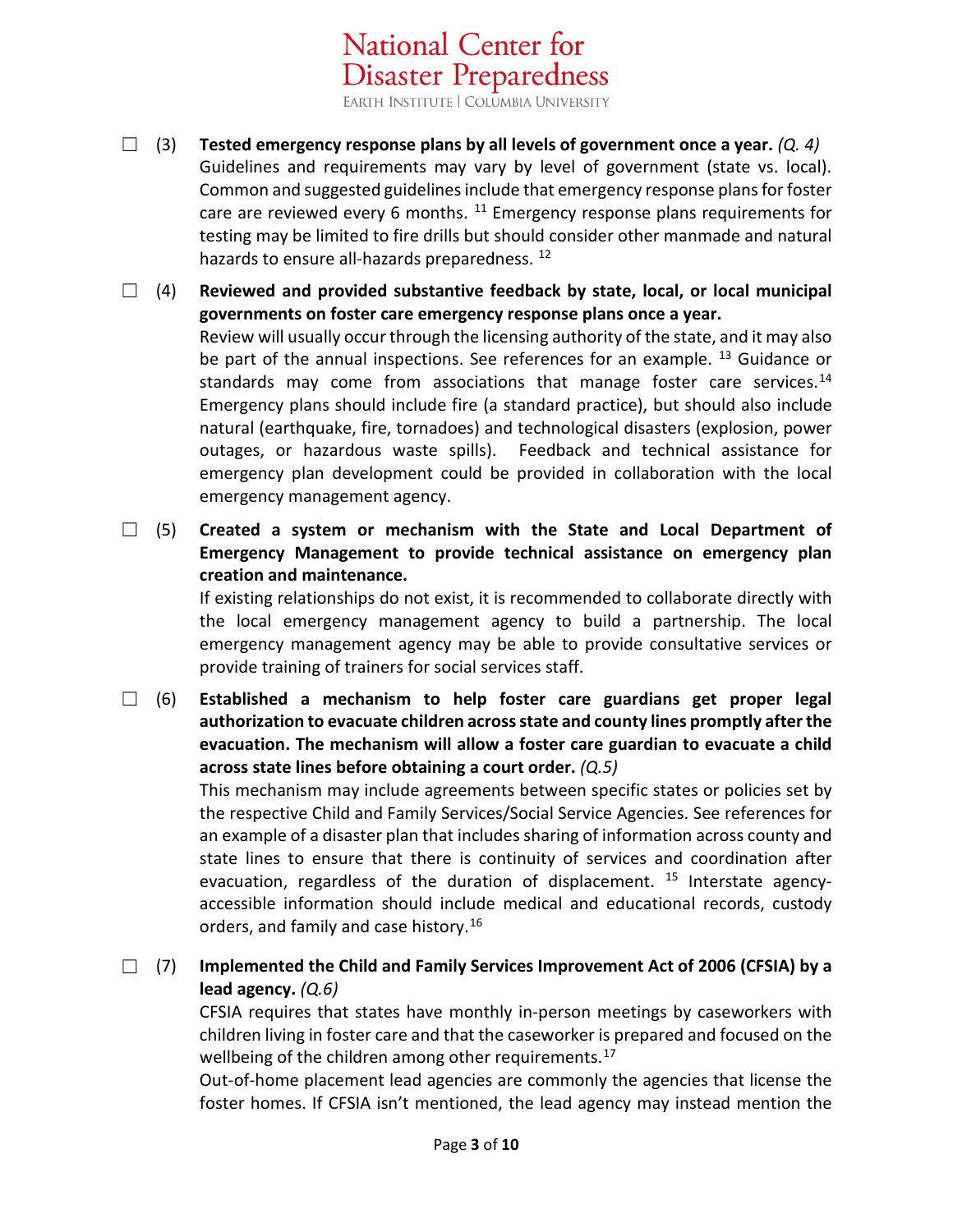**National Center for** 

Child and Family Services Improvement and Innovation Act of 2011 (CFSII). CFSII is an updated version of CFSIA. Links to more information about CFSIA and CFSII can be seen in the references.<sup>[18](#page-7-5) [19](#page-7-6)</sup>

- □ Name of lead CFSIA agency:
- (8) **An organization in the community has policies and procedures intended to:** *(Q.7)*
	- ☐ **Identify, locate, and continue the provision of health care, medical, and other services to children in the child welfare/child protective services system living in your community, who are displaced WITHIN your state or county by a disaster.** *(Q.7a)*
	- ☐ **Identify, locate, and continue the provision of health care, medical, and other services to children in the child welfare/child protective services system living in your community, who are displaced OUTSIDE of your state or county by a disaster.** *(Q.7b)*

These two topics will generally fall under the disaster plan required components of the CFSIA Act of 2006. The agencies that are in charge of managing those funds will likely also be the child welfare agencies that license the foster care homes. In addition to state or county-managed out-of-home placement agencies, private placement agencies should also be included in any planning efforts. Discussion of addressing displaced children living in foster care can be found in the Child and Family Services Plans that are required for CCDF funding. See references for an example.  $2021$  $2021$ 

□ Lead Organization Name:

☐ (9) **Established systems or protocols in place in the county or state to respond to new child welfare cases in your community resulting from a disaster.** *(Q.7c)* Responding to new child welfare cases in the community from a disaster is also required under the CFSIA Act of 2006. A good way to consider this issue is to break down the response into different functions to consider how to identify and respond to the cases. See references for an example.  $^{22}$  $^{22}$  $^{22}$ 

□ Lead Organization Name:

☐ (10) **Created a system in place to communicate with staff of child welfare/child protective services organizations that are displaced by a disaster.** *(Q.7d)* One example of ensuring communication is by keeping a communications chain in and between offices to ensure that staff can be reassigned in emergencies.  $^{23}$  $^{23}$  $^{23}$  The agency's network should also allow staff to have access to information and the systems outside of their respective jurisdiction.<sup>24</sup> There should also be communication systems in place with all relevant stakeholders (volunteer placement agencies, foster parents, detention facilities, etc.) in case of a disaster. Also consider regional plans to provide mutual aid/assistance within government agencies.

□ Lead Organization Name: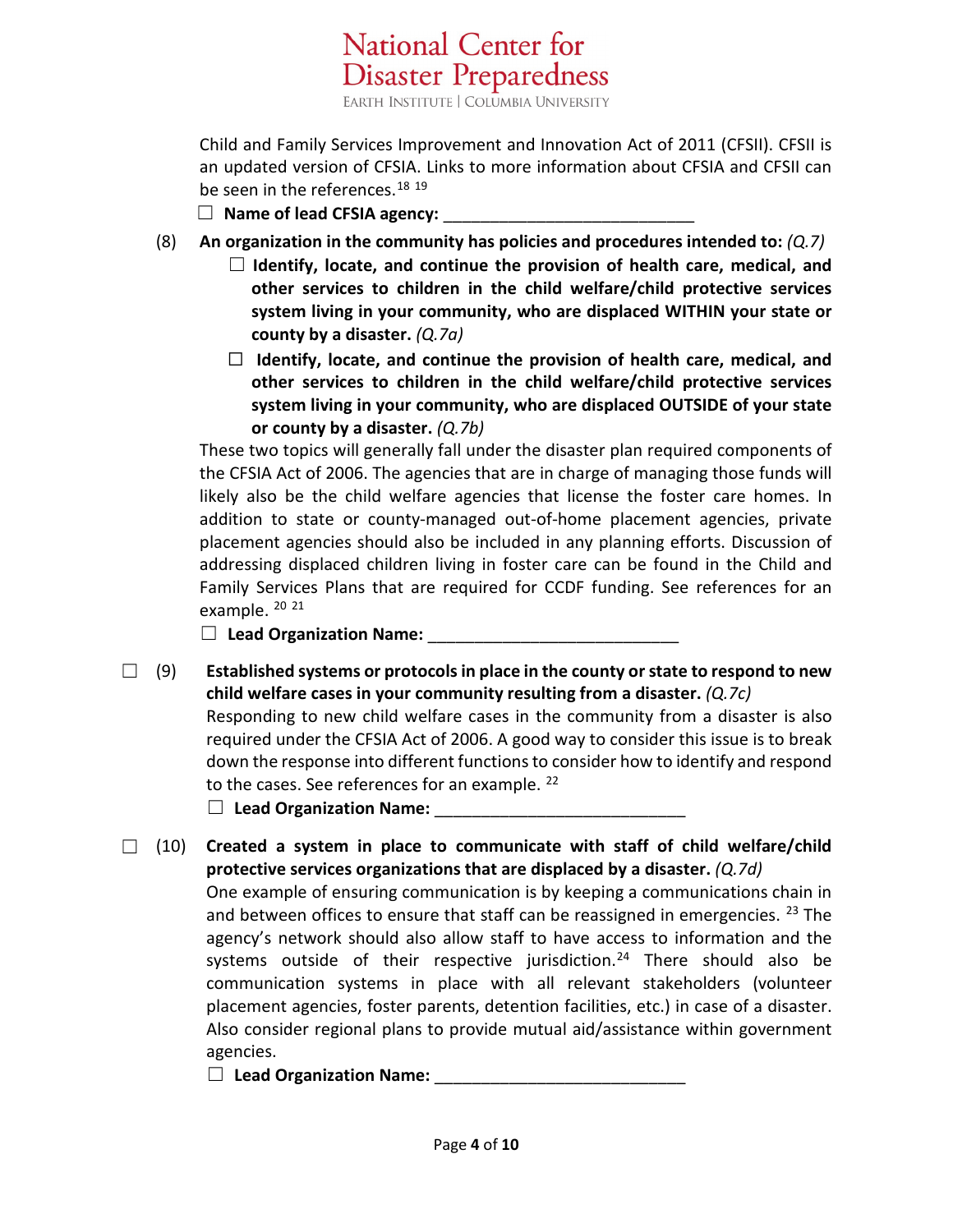**National Center for** 

- ☐ (11) **Established procedures to preserve essential program records related to children in the welfare/protective services system during a disaster.** *(Q.7e)* Databases featuring backups of children's records should be contained at a secure off-site and cloud-accessible location to ensure that records are preserved in a disaster. This will allow continuity of services after a disaster. <sup>[25](#page-8-2)</sup> □ Lead Organization Name:
- ☐ (12) **Created processes to coordinate services and share information with other states and counties during and in the aftermath of a disaster.** *(Q.7f)* In some cases, this will be coordinated through the American Public Human Services Association, but direct agreements between states would help improve preparedness. Sharing information between states can occur through web-based servers such as Statewide Automated Child Welfare Information Systems (SACWIS) and can increase the swiftness of the response.<sup>[26](#page-8-3)</sup> □ Lead Organization Name:
- ☐ (13) **Ensured guardian has a valid Medicaid card for the child if foster parents/guardians evacuate a child across state lines.** *(Q.7g)* Individual foster family readiness and disaster plans should include a packet of critical information for the children to take in the event of a disaster. The documents in this packet should include a birth certificate, social security card, Medicaid -card, the name and phone number of the case worker, and a list of medications and special needs.  $27$  This best practice to include social security cards and birth certificates may not be feasible in certain municipalities due to confidentiality agreements for the birth parents.  $^{28}$  $^{28}$  $^{28}$   $^{29}$  $^{29}$  $^{29}$

□ Lead Organization Name:

☐ (14) **Established procedures to ensure continuity of revenue to foster care guardians that are displaced from their normal operating locations to another location in your state and county.** *(Q.7h)*

> Ensuring direct deposit or electronic transfers are setup in advance of a disaster will prevent a loss of revenue and access to funds for foster families during a displacement.

□ Lead Organization Name:

- ☐ (15) **Established procedures to ensure continuity of revenue to foster care guardians that are displaced from your state to a different state.** *(Q.7i)* Preservation of essential records in a secure off-site location is critical to ensure a continuity of revenue. Encouraging or standardizing foster care payments to occur electronically can allow for stability after a disaster. [30](#page-8-7)
	- □ Lead Organization Name: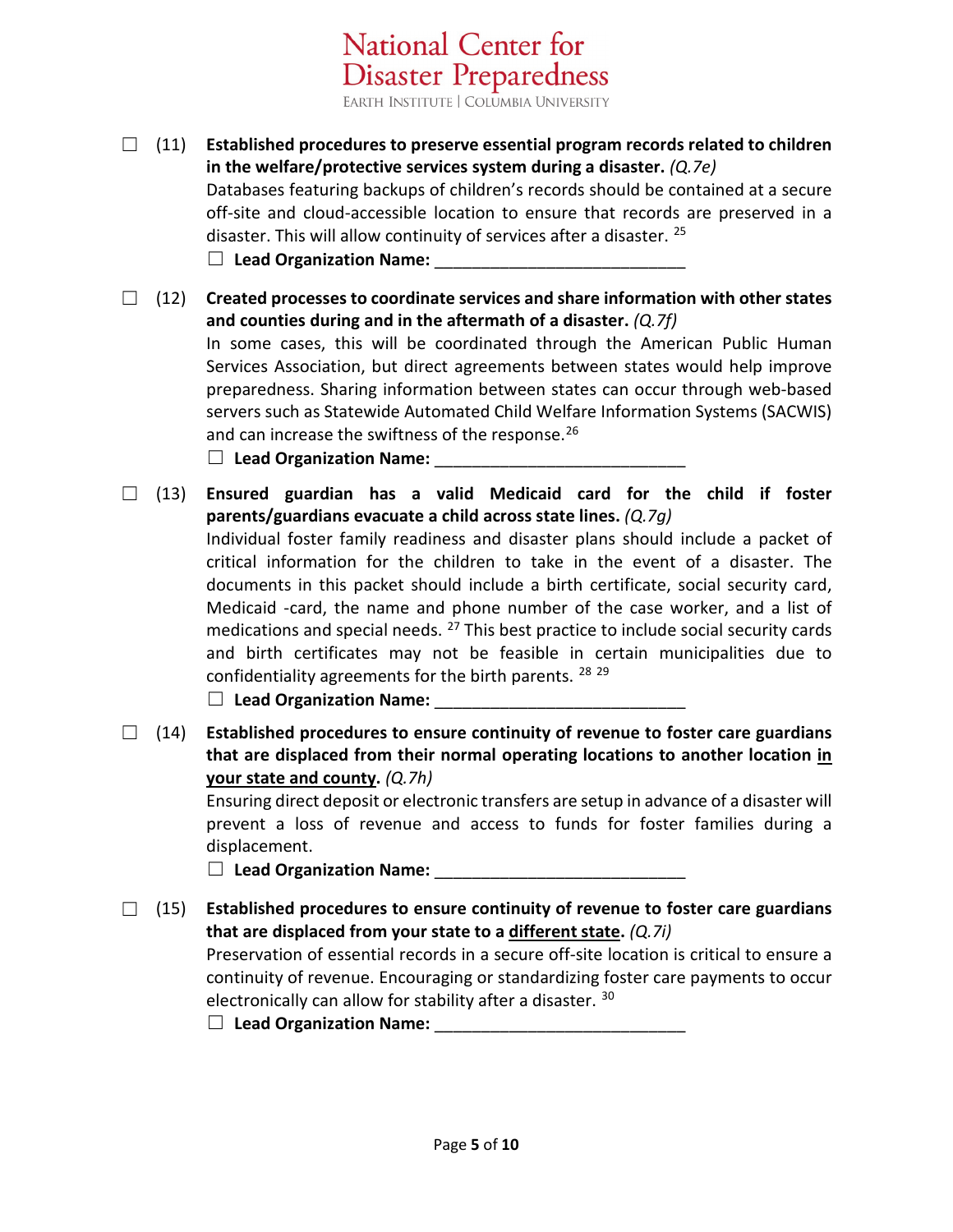**National Center for** 

- (16) **A lead or other organization(s) has policies or procedures to facilitate the sharing of case information about children in your community with the following:** *(Q.8)*
	- ☐ **Child welfare/child protective services agencies elsewhere in this state. Lead Organization Name:**
	- ☐ **Child welfare/child protective services agencies in other states.** Lead Organization Name:
	- ☐ **Public school systems in your community.**

Public schools will have their own records on attendance, performance, disciplinary information, and health information. A formal standard of sharing information between caseworkers and the schools should be established. Standards will vary by state but may include health records to understand special needs. See references for examples. [31](#page-8-8) [32](#page-8-9)

## **Lead Organization Name:** \_\_\_\_\_\_\_\_\_\_\_\_\_\_\_\_\_\_\_\_\_\_\_\_\_\_\_

## ☐ **Shelters in your community**

Establishing a memorandum of understanding  $(MOU)^{33}$  $(MOU)^{33}$  $(MOU)^{33}$  between the organization running the shelters (e.g. American Red Cross) which addresses the procedures to share data. This is an important way to help ensure that information sharing is feasible.<sup>[34](#page-9-1)</sup> Since some shelters will not be able to accommodate children with disabilities, access or functional needs, out-of-home placement agencies should work directly with ESF#6 agencies to communicate viable shelter resources for foster families taking care of children with such needs. [35](#page-9-2)

**Lead Organization Name:** 

<https://www.childwelfare.gov/topics/systemwide/sgm/>

<span id="page-5-0"></span><sup>&</sup>lt;sup>1</sup> [Nebraska Division of Children and Family Services Disaster Plan](http://dhhs.ne.gov/Documents/Disaster%20Plan.pdf) (pg.87) – Nebraska's Department of Health & Human Services established a requirement that foster parents had to develop and display a family emergency plan within 6 months and required it be updated every 6 months. <http://dhhs.ne.gov/Documents/Disaster%20Plan.pdf>

<span id="page-5-1"></span><sup>&</sup>lt;sup>2</sup> [National Association for Regulatory Administration \(NARA\)](https://grandfamilies.org/Portals/0/Model%20Licensing%20Standards%202018%20update.pdf) (Evacuation and emergencies is on pg. 27) – NARA, the American Bar Association, the Annie E. Casey Foundation, and Generations United created a series of guidelines of requirements for states to consider in licensing standards for foster care homes to ensure the home is safe. <https://grandfamilies.org/Portals/0/Model%20Licensing%20Standards%202018%20update.pdf>

<span id="page-5-2"></span><sup>&</sup>lt;sup>3</sup> United States Department of Health and Human Services, Administration for Children and Families, Children's [Bureau](https://www.childwelfare.gov/topics/systemwide/sgm/) – This search engine includes publications from all states that describe their services and guidance on child welfare-related topics for all types of audiences. These topics include licensing, child protection, out-of-home care like foster care.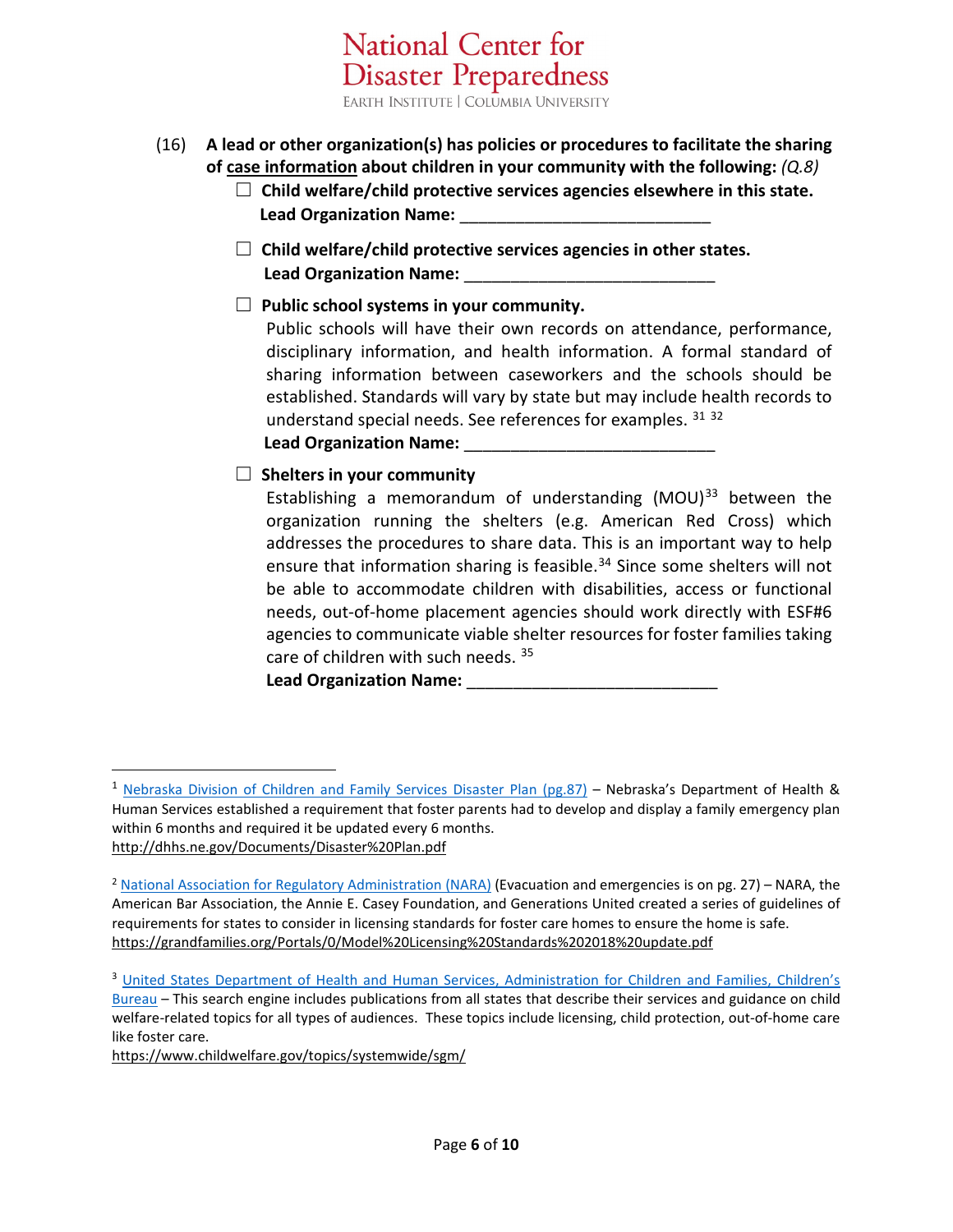<span id="page-6-0"></span><sup>4</sup> [New York State Office of Children & Family Services](https://ocfs.ny.gov/main/policies/external/OCFS_2007/ADMs/07-OCFS-ADM-10%20New%20York%20State%20Disaster%20Plan%20-%20Local%20Department%20of%20Social%20Services%20Requirements.doc) – New York State's Office of Children and Family Services (OCFS) created a policy in response to new federal requirements to have a disaster plan. This policy was not directly enforced through licensing and was instead done by setting requirements to local departments of social services in New York. OCFS also provided recommendations on what to include in disaster plans for the local departments of social services.

[https://ocfs.ny.gov/main/policies/external/OCFS\\_2007/ADMs/07-OCFS-ADM-](https://ocfs.ny.gov/main/policies/external/OCFS_2007/ADMs/07-OCFS-ADM-10%20New%20York%20State%20Disaster%20Plan%20-%20Local%20Department%20of%20Social%20Services%20Requirements.doc)[10%20New%20York%20State%20Disaster%20Plan%20-](https://ocfs.ny.gov/main/policies/external/OCFS_2007/ADMs/07-OCFS-ADM-10%20New%20York%20State%20Disaster%20Plan%20-%20Local%20Department%20of%20Social%20Services%20Requirements.doc) [%20Local%20Department%20of%20Social%20Services%20Requirements.doc](https://ocfs.ny.gov/main/policies/external/OCFS_2007/ADMs/07-OCFS-ADM-10%20New%20York%20State%20Disaster%20Plan%20-%20Local%20Department%20of%20Social%20Services%20Requirements.doc)

<span id="page-6-1"></span><sup>5</sup> [California Health and Human Services Agency, Department of Social Services](http://www.cdss.ca.gov/lettersnotices/EntRes/getinfo/acl/2016/16-40.pdf) –California's Department of Social Services sent out a letter that requested updates to child welfare agency's disaster plans. This an example of a regulation that doesn't directly go through licensing to require foster care guardians to prepare an emergency response plan.

<http://www.cdss.ca.gov/lettersnotices/EntRes/getinfo/acl/2016/16-40.pdf>

<span id="page-6-2"></span><sup>6</sup> [United States Department of Health and Human Services, Administration for Children and Families](https://www.acf.hhs.gov/archive/blog/2015/09/emergency-preparedness-ccdbg-reauthorization) – A blog post that documents the statewide child care disaster requirements under Child Care and Development Fund (CCDF). <https://www.acf.hhs.gov/archive/blog/2015/09/emergency-preparedness-ccdbg-reauthorization>

<span id="page-6-3"></span><sup>7</sup> [United States Department of Health and Human Services, Administration for Children and Families, Office of Child](https://www.acf.hhs.gov/archive/occ/resource/faqs-about-the-ccdf-2015-nprm)  [Care](https://www.acf.hhs.gov/archive/occ/resource/faqs-about-the-ccdf-2015-nprm) – Frequently asked questions about the reauthorization and updates to CCDF. <https://www.acf.hhs.gov/archive/occ/resource/faqs-about-the-ccdf-2015-nprm>

<span id="page-6-4"></span> $8$  [KVC Kansas \(pg. 60\)](http://kansas.kvc.org/wp-content/uploads/sites/2/2014/02/KVC-Foster-Parent-Policy-and-Procedure-Manual1.pdf) – A non-profit under KVC Health Systems Inc., a private non-profit child welfare organization. Their role as placing children in foster care homes shows they work closely with the licensing agency to make sure the foster parents are licensed properly. A KVC Family Services Coordinator assumes responsibility for completing the initial licensing process with the families.

<http://kansas.kvc.org/wp-content/uploads/sites/2/2014/02/KVC-Foster-Parent-Policy-and-Procedure-Manual1.pdf>

<span id="page-6-5"></span><sup>9</sup> [National Center for Disaster Preparedness Resilient Children/Resilient Communities](https://rcrctoolbox.org/toolbox/foster-care-emergency-disaster-plan-template/) – An Out-of-Home Placement/Foster Care Emergency & Disaster Plan Template to be refined for local use collaboratively between outof-home placement agencies and designated caregivers.

<https://rcrctoolbox.org/toolbox/foster-care-emergency-disaster-plan-template/>

<span id="page-6-6"></span> $10$  [Alaska Center for Resource Families](http://acrf.org/) – A training for foster parents about emergency planning and the requirements from the state of Alaska. The training includes a mention of the requirement of foster parents having to share their emergency response plan with the social and licensing worker. [http://acrf.org](http://acrf.org/)

<span id="page-6-7"></span><sup>11</sup> [Missouri Department of Social Services](https://dss.mo.gov/cd/cfsplan/2015-2019/2016-disaster-plan.pdf) (pg. 1) – The disaster plan component of the 2015-2019 Child and Family Services Plan for the Missouri Department of Social Services. There is an explicit requirement that the disaster plan for the family must be reviewed every six months.

<https://dss.mo.gov/cd/cfsplan/2015-2019/2016-disaster-plan.pdf>

<span id="page-6-8"></span> $12$  [Florida Department of Children and Families \(pg.33\)](https://www.dcf.state.fl.us/admin/publications/fsp/fsdr/65C-13.pdf) – Administrative code from Florida that includes a requirement for licensed out-of-home caregivers to have an up to date written plan for evacuation for natural or manmade disasters.

<https://www.dcf.state.fl.us/admin/publications/fsp/fsdr/65C-13.pdf>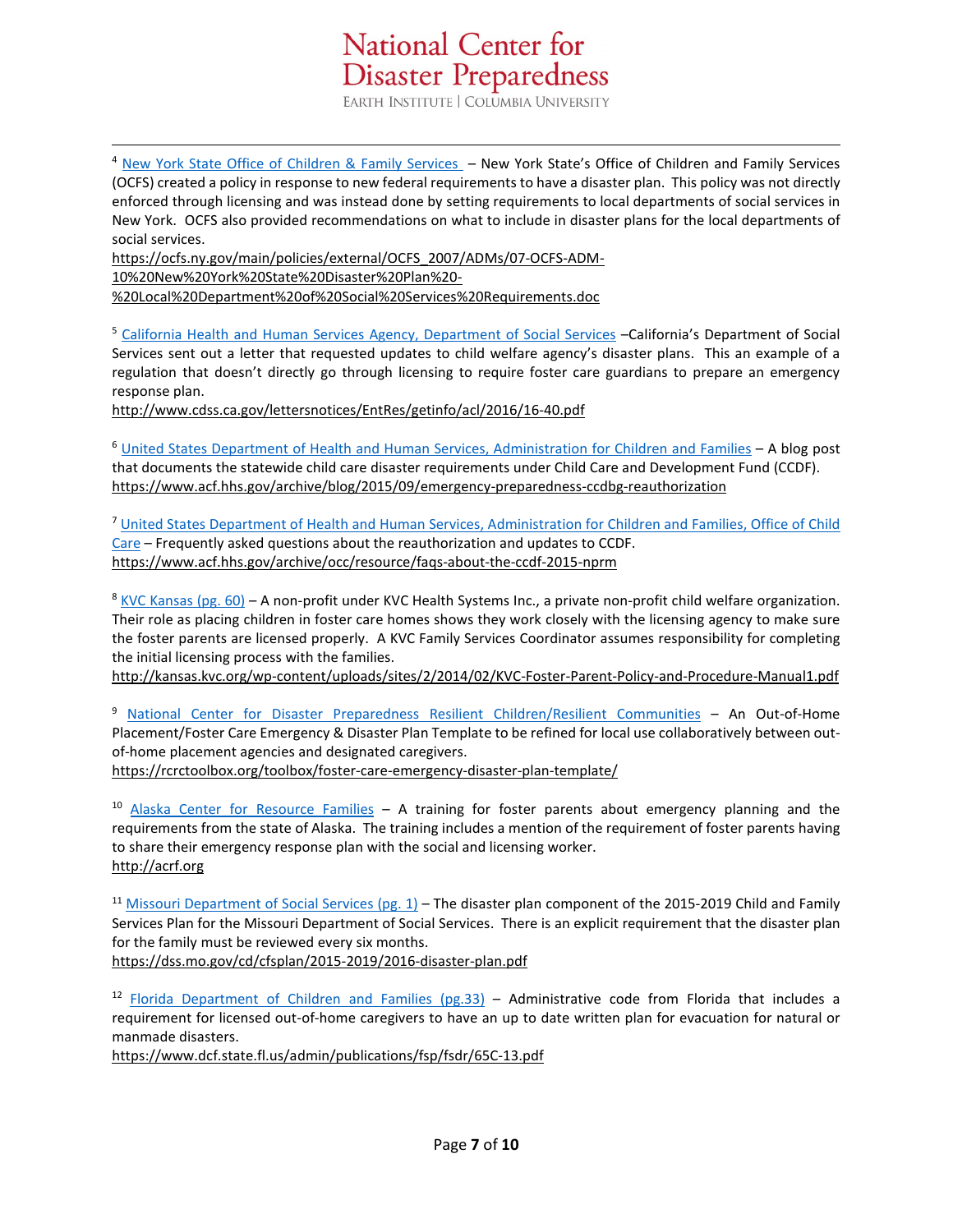

<span id="page-7-0"></span><sup>13</sup> [Nevada Legislature \(NAC 424.615\)](http://www.leg.state.nv.us/nAC/NAC-424.html#NAC424Sec615) – The Nevada Administrative Code contains requirements for foster homes for children to have disaster plans that are updated every year. The licensing authority will do a site visit and provide feedback on the disaster plan every year.

<http://www.leg.state.nv.us/nAC/NAC-424.html#NAC424Sec615>

<span id="page-7-1"></span><sup>14</sup> [Georgia Association of Homes and Services for Children](https://www.gahsc.org/ms/fc/2008/fcdisasterprepplan20080612.doc) – A guide for disaster plans for foster care homes in Georgia that isn't legally binding, but provides a great deal of suggestions for a disaster plan for foster homes. <https://www.gahsc.org/ms/fc/2008/fcdisasterprepplan20080612.doc>

<span id="page-7-2"></span><sup>15</sup> [Nevada Department of Health and Human Services, Division of Child and Family Services](http://dcfs.nv.gov/uploadedfiles/dcfsnvgov/content/policies/cw/fpo_1501a_disasterresponseandrecoveryplan.pdf) – Disaster response and recovery plan for Nevada's Division of Child and Family services, which includes establishing communication and liaisons in neighboring counties and states in the event of an emergency.

[http://dcfs.nv.gov/uploadedfiles/dcfsnvgov/content/policies/cw/fpo\\_1501a\\_disasterresponseandrecoveryplan.pdf](http://dcfs.nv.gov/uploadedfiles/dcfsnvgov/content/policies/cw/fpo_1501a_disasterresponseandrecoveryplan.pdf)

<span id="page-7-3"></span><sup>16</sup> [Contra Costa County Children & Family Services in California](https://www.cdss.ca.gov/cfsweb/res/pdf/DisasterPlan/ContraCostaDisasterPlan.pdf) – The child welfare disaster plan for Contra Costa county that includes sharing important documents and information with other states. <https://www.cdss.ca.gov/cfsweb/res/pdf/DisasterPlan/ContraCostaDisasterPlan.pdf>

<span id="page-7-4"></span><sup>17</sup> [Virginia Department of Social Services \(pg. 135 and pgs. 180-181\)](https://www.dss.virginia.gov/files/about/reports/children/child_family_services_review/reports/2009/statewideassessment_05-2009.pdf) – A statewide assessment of the Child and Family Services in Virginia. The assessment cited CFSIA requirements for the caseworkers and the resulting policy from VDSS, implying its role as a lead agency for CFSIA. Specific requirements for a written evacuation plan is also mentioned.

https://www.dss.virginia.gov/files/about/reports/children/child family services review/reports/2009/statewidea [ssessment\\_05-2009.pdf](https://www.dss.virginia.gov/files/about/reports/children/child_family_services_review/reports/2009/statewideassessment_05-2009.pdf)

<span id="page-7-5"></span><sup>18</sup> [Child and Family Services Improvement Act of 2006 \(CFSIA\)](https://www.congress.gov/109/plaws/publ288/PLAW-109publ288.pdf) – The text for CFSIA as published under an amendment of part B of title IV of the Social Security Act. <https://www.congress.gov/109/plaws/publ288/PLAW-109publ288.pdf>

<span id="page-7-6"></span><sup>19</sup> [Child and Family Services Improvement and Innovation Act \(CFSII\)](https://www.congress.gov/112/plaws/publ34/PLAW-112publ34.pdf) – The text for CFSII as published under an amendment of part B of title IV of the Social Security Act. <https://www.congress.gov/112/plaws/publ34/PLAW-112publ34.pdf>

<span id="page-7-7"></span><sup>20</sup> [Michigan Department of Health and Human Services \(pgs. 251-256\)](http://www.michigan.gov/documents/mdhhs/CFSP_2015-2019_APSR-2016_515500_7.pdf) – Michigan's welfare disaster plan includes information about the emergency response plan, procedures for displacement of children within the state, and communication during emergencies.

[http://www.michigan.gov/documents/mdhhs/CFSP\\_2015-2019\\_APSR-2016\\_515500\\_7.pdf](http://www.michigan.gov/documents/mdhhs/CFSP_2015-2019_APSR-2016_515500_7.pdf)

<span id="page-7-8"></span><sup>21</sup> [New York State Office of Children and Family Services \(pgs. 165-170, out of state displacement on pg. 167\)](http://ocfs.ny.gov/main/reports/FFY%202010%20-%202014%20Final%20Report%20and%202015%20-%202019%20CFSP%206%2025%2014%20Final.pdf) – New York State Office of Children and Family services is part of a Regional Catastrophe Planning Team which sets up an agreement between states in the region to collaborate on continuing Human Services and responding to a disaster. [http://ocfs.ny.gov/main/reports/FFY%202010%20-%202014%20Final%20Report%20and%202015%20-](http://ocfs.ny.gov/main/reports/FFY%202010%20-%202014%20Final%20Report%20and%202015%20-%202019%20CFSP%206%2025%2014%20Final.pdf) [%202019%20CFSP%206%2025%2014%20Final.pdf](http://ocfs.ny.gov/main/reports/FFY%202010%20-%202014%20Final%20Report%20and%202015%20-%202019%20CFSP%206%2025%2014%20Final.pdf)

<span id="page-7-9"></span> $22$  [Mariposa County in California \(pgs. 6-7\)](https://www.cdss.ca.gov/cfsweb/res/pdf/DisasterPlan/MariposaDisasterPlan.pdf) – Child welfare disaster response plan for Mariposa County in California. The plan is based on requirements from CFSIA, and includes a section on responding to new child welfare cases that are affected by a disaster.

<https://www.cdss.ca.gov/cfsweb/res/pdf/DisasterPlan/MariposaDisasterPlan.pdf>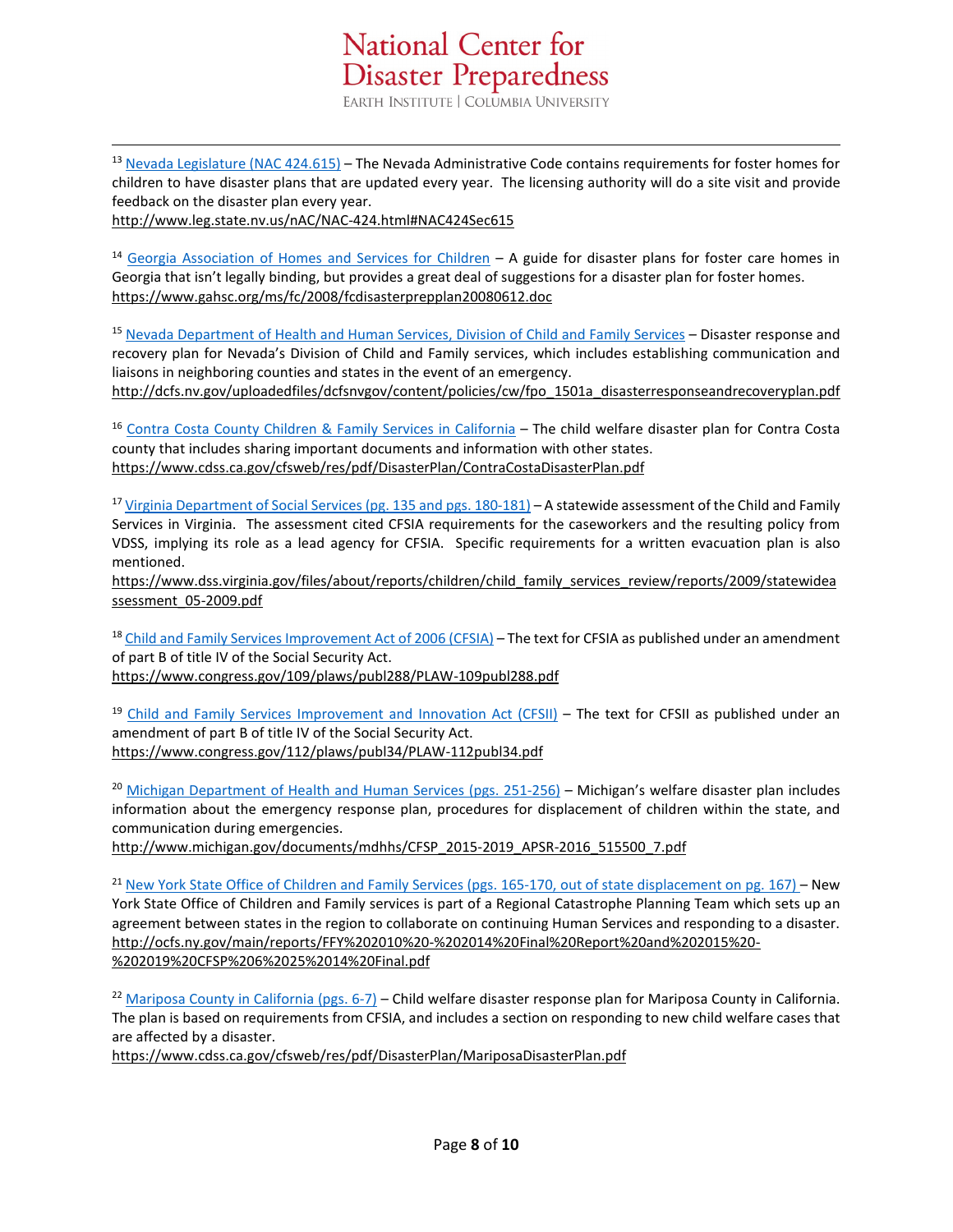<span id="page-8-0"></span><sup>23</sup> [Indiana Department of Child Services](https://www.in.gov/dcs/files/Disaster_Plan.pdf) – This disaster plan documents operations, communications, main areas to focus on, and chain of command for the Indiana Department of Child Services. [https://www.in.gov/dcs/files/Disaster\\_Plan.pdf](https://www.in.gov/dcs/files/Disaster_Plan.pdf)

<span id="page-8-1"></span><sup>24</sup> [South Carolina Department of Social Services \(pgs. 3-4\)](https://dss.sc.gov/resource-library/statistics/APSR/files/CFSP_2015-2019DisasterPlan.pdf) – The Department of Social Services in South Carolina has a disaster plan that includes maintaining communication capabilities of child welfare and child protective services in the event of a disaster.

[https://dss.sc.gov/resource-library/statistics/APSR/files/CFSP\\_2015-2019DisasterPlan.pdf](https://dss.sc.gov/resource-library/statistics/APSR/files/CFSP_2015-2019DisasterPlan.pdf)

<span id="page-8-2"></span><sup>25</sup> Indiana Department of Child Services (pgs.  $12-13$ ) – A section of this disaster plan includes a specific focus on preservation of vital records to ensure that all information is maintained and there isn't a disruption in services. [https://www.in.gov/dcs/files/Disaster\\_Plan.pdf](https://www.in.gov/dcs/files/Disaster_Plan.pdf)

<span id="page-8-3"></span><sup>26</sup> [U.S. Department of Health & Human Services](https://www.acf.hhs.gov/cb/training-technical-assistance/state-tribal-info-systems/federal-guidance) – A list of resources from the HHS Administration for Children & Families' Children's Bureau that includes guidance on information sharing between states. **Note:** The Statewide Automated Child Welfare Information System (SACWIS) is now obsolete and has been replaced with the Comprehensive Child Welfare Information System (CCWIS).

<https://www.acf.hhs.gov/cb/training-technical-assistance/state-tribal-info-systems/federal-guidance>

<span id="page-8-4"></span><sup>27</sup> [New Mexico Children, Youth & Families Department \(pg.10\)](https://cyfd.org/docs/New_Mexico_CYFD_PS_2015_Emergency_Response_Plan.pdf) – New Mexico specifically states that foster care providers need to have a readiness plan that includes items for children to take with them in an evacuation. The items include the child's social security card, Medicaid card, special needs, and birth certificate. [https://cyfd.org/docs/New\\_Mexico\\_CYFD\\_PS\\_2015\\_Emergency\\_Response\\_Plan.pdf](https://cyfd.org/docs/New_Mexico_CYFD_PS_2015_Emergency_Response_Plan.pdf)

<span id="page-8-5"></span><sup>28</sup> South Carolina Department of Social Services (pg.  $9$ ) – South Carolina's policy for foster care states that the case worker will obtain and hold onto the child's birth certificate and social security card. [https://dss.sc.gov/media/2095/fostercare\\_2019-07-15.pdf](https://dss.sc.gov/media/2095/fostercare_2019-07-15.pdf)

<span id="page-8-6"></span><sup>29</sup> [Los Angeles County Department of Children and Family Services](http://policy.dcfs.lacounty.gov/Content/Obtaining_a_Passport_for.htm) – This policy states that adoptive parents cannot be given the child's birth certificate due to confidentiality of birth parents. [http://policy.dcfs.lacounty.gov/Content/Obtaining\\_a\\_Passport\\_for.htm](http://policy.dcfs.lacounty.gov/Content/Obtaining_a_Passport_for.htm)

<span id="page-8-7"></span><sup>30</sup> [Michigan Department of Health and Human Services \(pg. 130\)](https://www.michigan.gov/documents/dhs/CFSP_2015-2019_Final_Revision_473521_7.pdf) – Michigan's foster care program has disaster response procedures that include a focus on preservation of essential records that is backed up and is accessible statewide. The preservation of essential records allows there to be uninterrupted payments to foster caregivers. [https://www.michigan.gov/documents/dhs/CFSP\\_2015-2019\\_Final\\_Revision\\_473521\\_7.pdf](https://www.michigan.gov/documents/dhs/CFSP_2015-2019_Final_Revision_473521_7.pdf)

<span id="page-8-8"></span><sup>31</sup> [Maryland Department of Human Resources \(pg.20-22\)](http://dhr.maryland.gov/documents/Manuals/Foster%20Care/access-to-education-for-children-in-foster-care.pdf) – Maryland's Department of Human Resources has specific protocols for children in state care, such as foster care, and ensuring their access to education. One aspect of these protocols includes information sharing between local school systems and child welfare services. <http://dhr.maryland.gov/documents/Manuals/Foster%20Care/access-to-education-for-children-in-foster-care.pdf>

<span id="page-8-9"></span><sup>32</sup> Wisconsin Department of Public Instruction (pgs.  $21-22$ ) – Wisconsin has a publication that contains the procedures and policies for children in foster care and sharing information between human service agencies and schools.

<https://dpi.wi.gov/sites/default/files/imce/sspw/pdf/sswedfostercare.pdf>